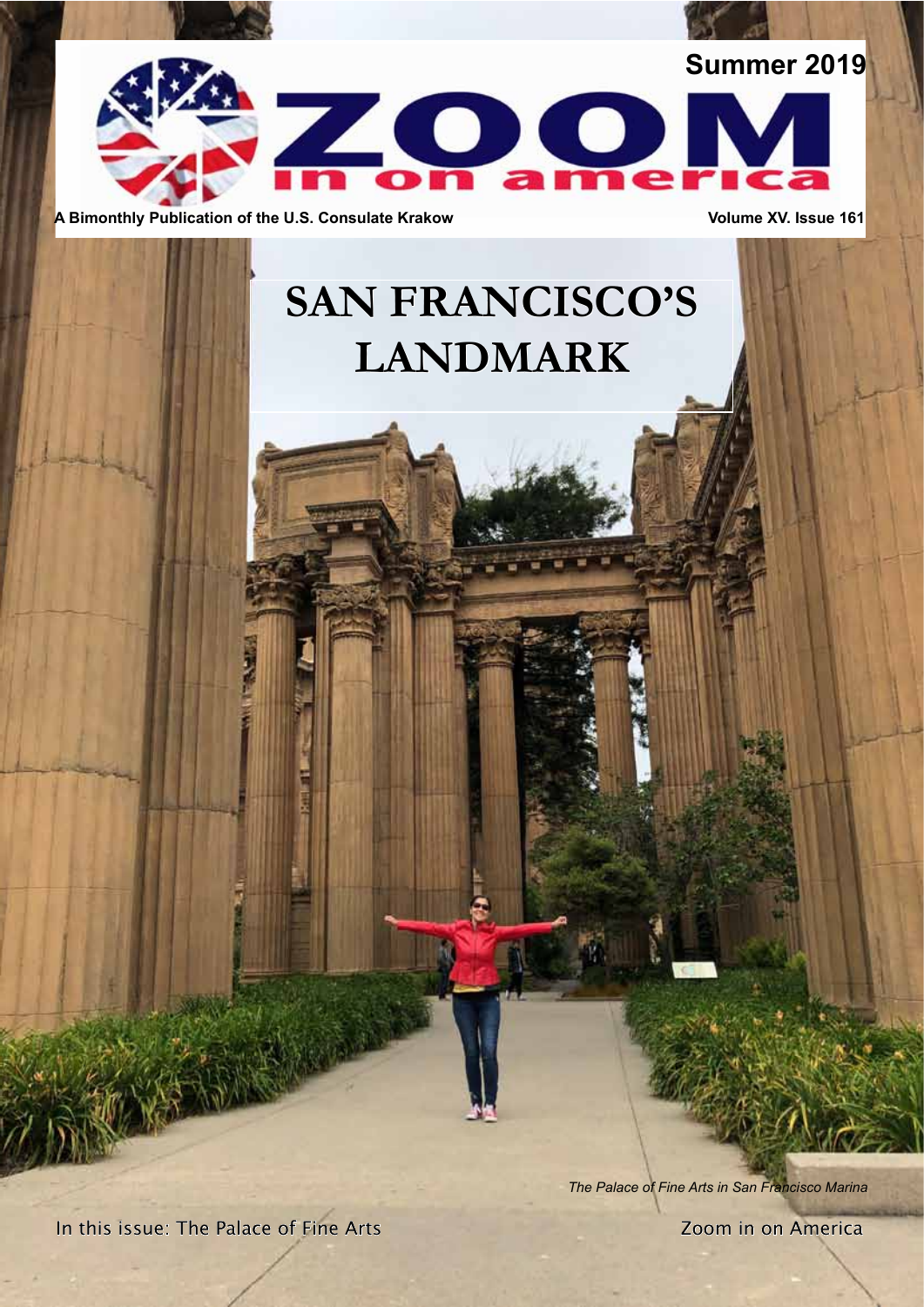### **The Palace of Fine Arts - San Francisco's Favorite Landmark**

Built in 1915 for the Panama - Pacific International Exposition in San Francisco, the Marina Palace of Fine Arts is still standing, even though it has been entirely reconstructed throughout the century. Like other buildings that housed the Exposition, the Palace was planned to stand only as long as the Fair lasted, and was therefore made of shortlived materials such as plaster, wood and fiber. However, San Franciscans liked the Palace so much that they didn't want to see it go. While most pavilions of the exposition were torn down, the Palace was left intact. Among the people who advocated for the Palace was Phoebe Apperson Hearst, who founded a Palace Preservation League even before the fair ended. Another one was architect Willis Polk, who wrote:

*Therefore, let us preserve our Palace of Fine Arts as long as possible, six months, six years, or any length of time maybe someday it can be made permanent...* 

The fair venues were built along the northern shore, between the Presidio and Fort Mason, now known as the Marina District. Architect Bernard Maybeck was commissioned to design the Palace. His idea was to weave it in the surroundings, which were also significantly re-shaped. Designed in the style of Greek and Roman architecture, the Palace was meant to look like ancient ruin to show "the mortality of grandeur and the vanity of human wish-

es." The soaring colonnade, grand rotunda, sculptures of weeping women on top, and a lagoon built around the Palace, which reflects the grand edifice like a mirror, were meant to evoke the feeling of quiet sadness and solemnity. The building resembles Château d'eau at the Promenade du Peyrou in Montpellier, France, which was designed by Jean-Antoine Giral in 1766. Bruno Louis Zimm designed the panels around the entablature of the rotunda, representing "The Struggle for the Beautiful", symbolizing Greek culture, while Ulric Ellerhusen sculpted the weeping women atop the colonnade and the frieze and allegorical figures representing Contemplation, Wonderment and Meditation.

The Panama - Pacific Exposition was organized to celebrate the completion of the Panama Canal. The choice of San Francisco was not accidental. The city that had been destroyed by the 1906 earthquake was now rebuilt and ready to show its new luster to the world. San Francisco businessmen tailored the exposition to draw tourism and business back to their city.

The Palace of Fine Arts provided space for fine arts galleries which exhibited works of art. And it was not alone. There were in all 10 palaces featuring among others: Education, Liberal Arts, Manufactures, Varied Industries, Agriculture, Food Products, Transportation, Mines and Metallurgy and Machinery.



*Humans and birds alike enjoy the quiet area around the Palace of Fine Arts. Photo Bozena Pilat* 



*The Palace of Fine Arts in San Francisco. Photo Bozena Pilat*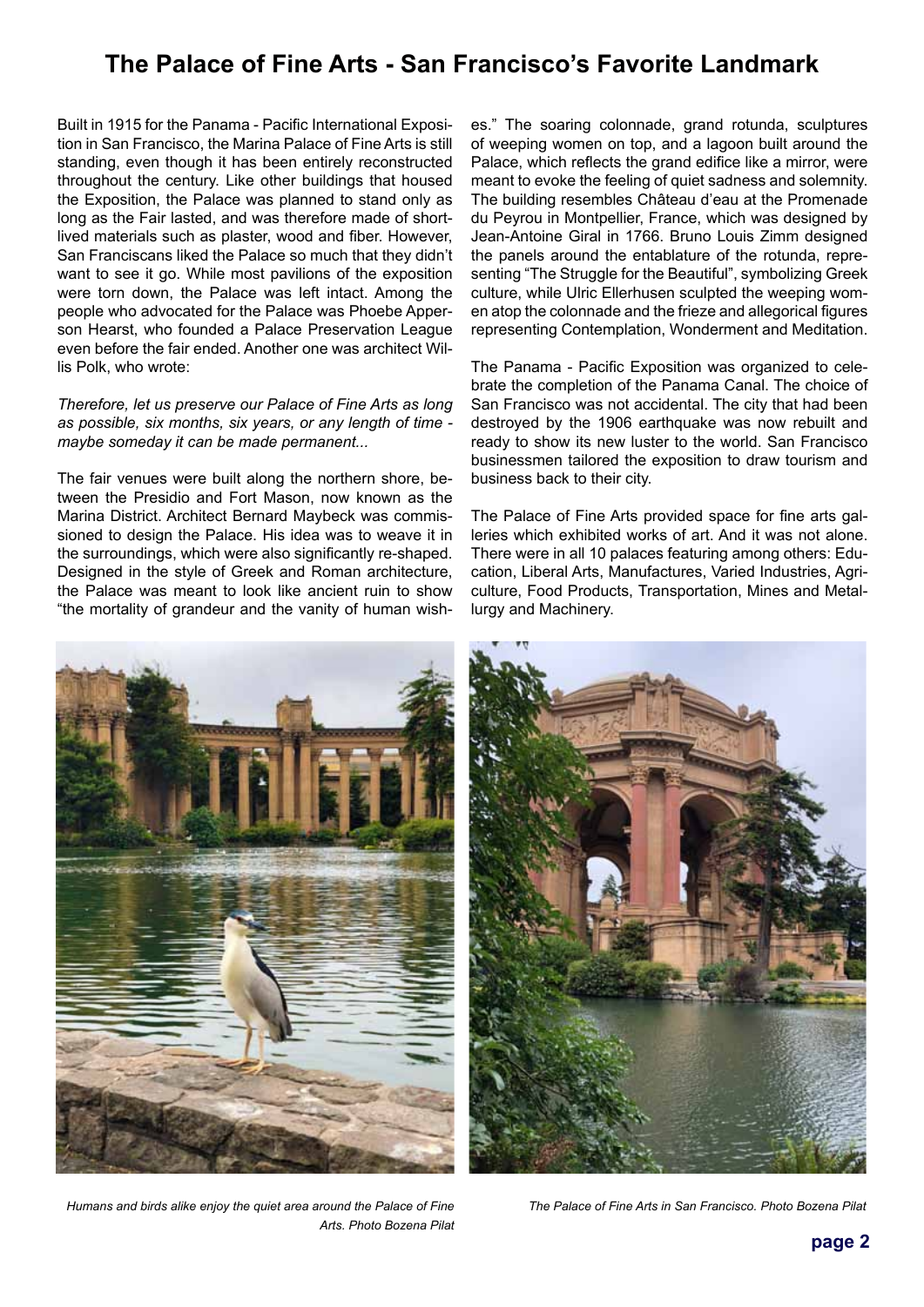The area the fair occupied was vast; it covered almost 2,5 square kilometers and stretched along 4 km of water front property. Over 18 million people visited the fair; walking down boulevards, attending scientific and educational presentations, visiting international pavilions and enjoying display of sports, racing events (i.e. the 1915 American Grand Prize and Vanderbilt Cup auto races on a 6.18 km circuit around the Exposition grounds,) music and art. However, the fair was so large and spread out that it was practically impossible for any visitor to successfully see all of it.

The Exposition promoted technological and motor advancements. For the first time a transcontinental telephone call was demonstrated promoting wireless telegraphy, which opened the door to the communication we enjoy today. Among the exhibits was the C. P. Huntington, the first steam locomotive purchased by Southern Pacific Railroad. The Liberty Bell traveled by train on a nationwide tour from Philadelphia to attend the exposition. Each day the fair highlighted special events and exhibits, each with their own popular souvenirs.

After the Panama-Pacific International Exhibition ended, and other buildings and palaces were taken down, the Palace of Fine Arts housed a continuous art exhibit. During the Great Depression, the Works Progress Administration (W.P.A.) artists were commissioned to replace the decayed Robert Reid murals on the ceiling of the rotunda, a possibility for them to earn money at these economically difficult times. From 1934 to 1942 the exhibition hall was home to

tennis courts. During World War II, the military stored there trucks and jeeps. At the end of the war, when the United Nations was created in San Francisco, limousines used by the world's statesmen were parked and serviced here. The hall was put to various uses, including a City Park Department warehouse, a telephone book distribution center, a flag and tent storage depot, and even as temporary Fire Department headquarters. In 1969, the former Exhibit Hall became home to the Exploratorium interactive museum, which closed in preparation for its permanent move to the Embarcadero in 2013, and, in 1970, also became the home of the Palace of Fine Arts Theater.

The Palace of Fine Arts had to be build anew since the materials from which it was constructed could not last a hundred years. It was necessary to strip the buildings to their foundations and reconstruct the Palace in steel, concrete and cement. In 1959 Walter Johnson, philanthropist, donated 2 million dollars to raise preservation and in 1964 the buildings were reconstructed. All the decorations and sculptures were made anew. In the 1980s when the Palace was again in need of restoration, the "Light Up the Palace" campaign raised money for exterior lighting, and in 2003, the Maybeck Foundation and the city of San Francisco raised money for seismic upgrades, conservation of the dome, colonnade and rotunda, as well as for the improvements to the landscape of the lagoon.

Today, Australian eucalyptus trees fringe the eastern shore of the lagoon. Swans, ducks, geese, turtles, frogs, and raccoons made their homes there. Now, the Palace is ev-



*A family of swans feels safe and protected in the park surrounding the Palace of Fine Arts, June 2019. Photo Bozena Pilat*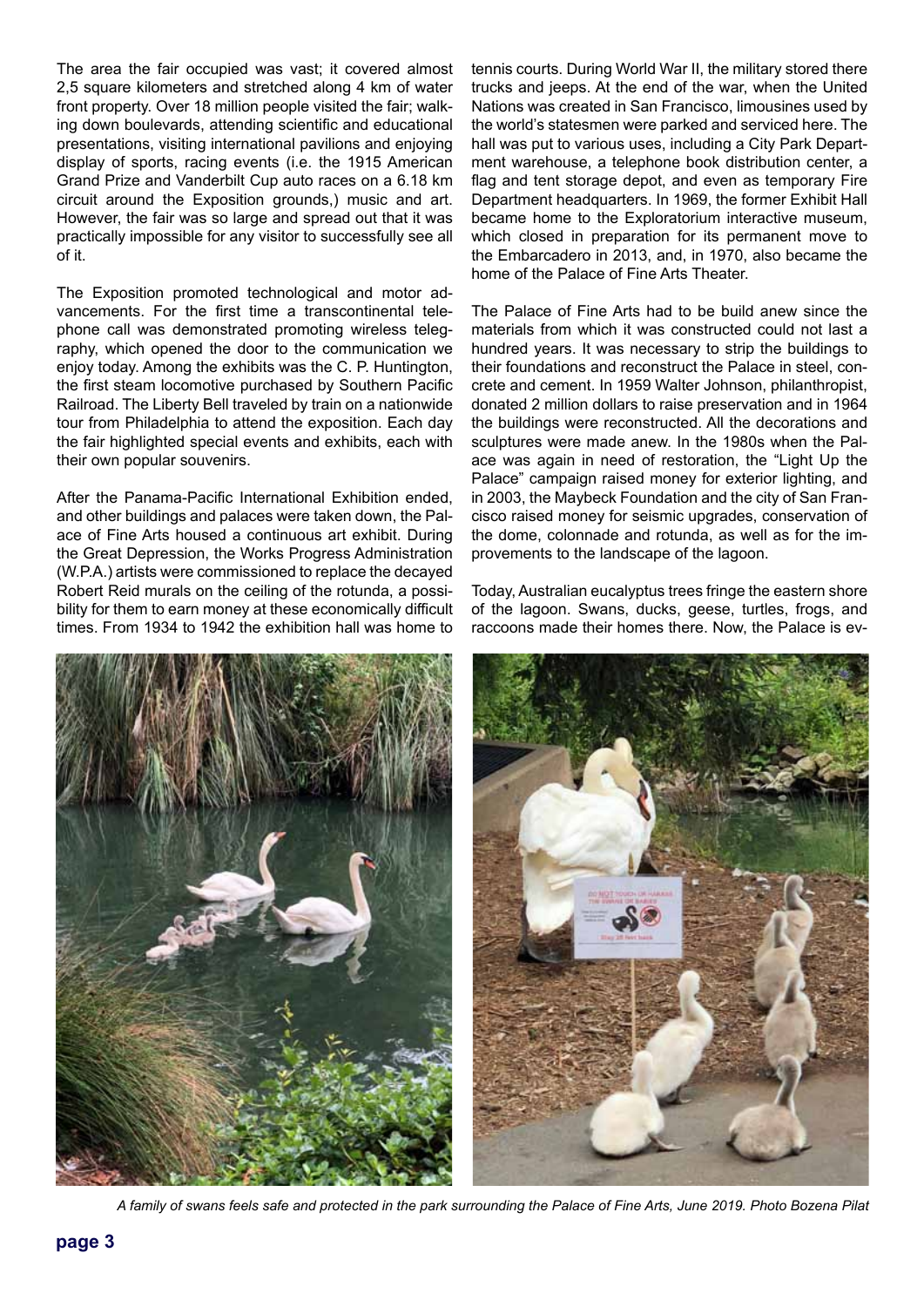erybody's favorite San Francisco's landmark and nobody would even think of getting rid of it. San Franciscans and tourists alike stroll the quiet precincts while newlyweds and university graduates pick it as a venue for photo sessions. The Palace and its surroundings can be rented for corporate events, private parties, trade shows, conferences, galas, weddings, etc. Palace of Fine Arts Theatre has capacity to seat almost 1,000 audience. The Palace of Fine Arts League continues to operate the theater today, honoring the legacy of Maybeck, Johnson, and many others who contributed to the rich cultural character of San Francisco made possible by the success of the Panama Pacific International Exposition.

The Palace of Fine Arts is also an iconic site for visual arts. It has been seen in films such as *Vertigo*, a 1958 film by Alfred Hitchcock, *Time After Time*, a 1979 science fiction movie by Nicholas Meyer, *The Room*, a 2003 romantic drama written, directed, produced by and starring by Tommy Wiseau, and *Twisted*, a 2004 psychological thriller directed by Philip Kaufman.

Another building from the Expo that is still standing today - although it was completely reconstructed - is the Lands Ends' Legion of Honor. It houses a vast collection of ancient and European art in a structure that is a full-scale replica of the French Pavilion from the 1915 Panama-Pacific International Exposition.

One hundred years later, the Exposition's legacy is still evident in San Francisco. A few of the city's buildings: the Marina's Palace of Fine Arts or Lands Ends' Legion of Honor remind the inhabitants of San Francisco and tourists about the Fair that took place 104 years ago. The fair's location and design also brought about significant landscape changes, including the filling-in of acres of waterfront marshland.



*Students come to the Palace of Fine Arts grounds for a photo session. The rotunda is reflected in the pool even on a cloudy day in June 2019. Photo Bozena Pilat*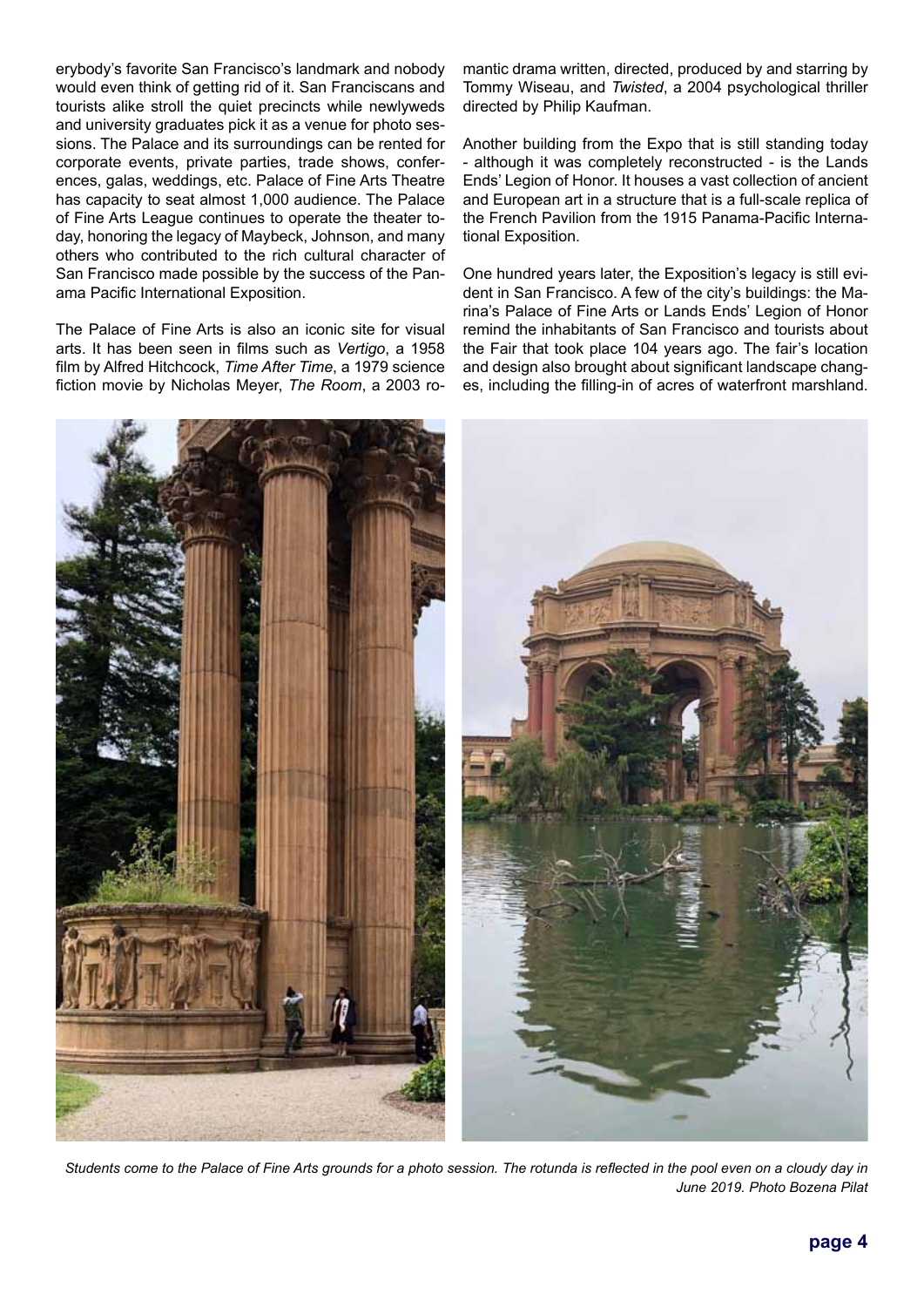Today, the Marina Green and Crissy Field, two of the city's The Palace of Fine Arts continues to be San Francisco's most popular recreational open spaces, are products of beloved landmark. these landscape changes.



*Architect Hans Baldauf, center, of San Francisco, leads a tour beneath the restored rotunda of the Palace of Fine Arts in San Francisco on May 8, 2009. Photo AP*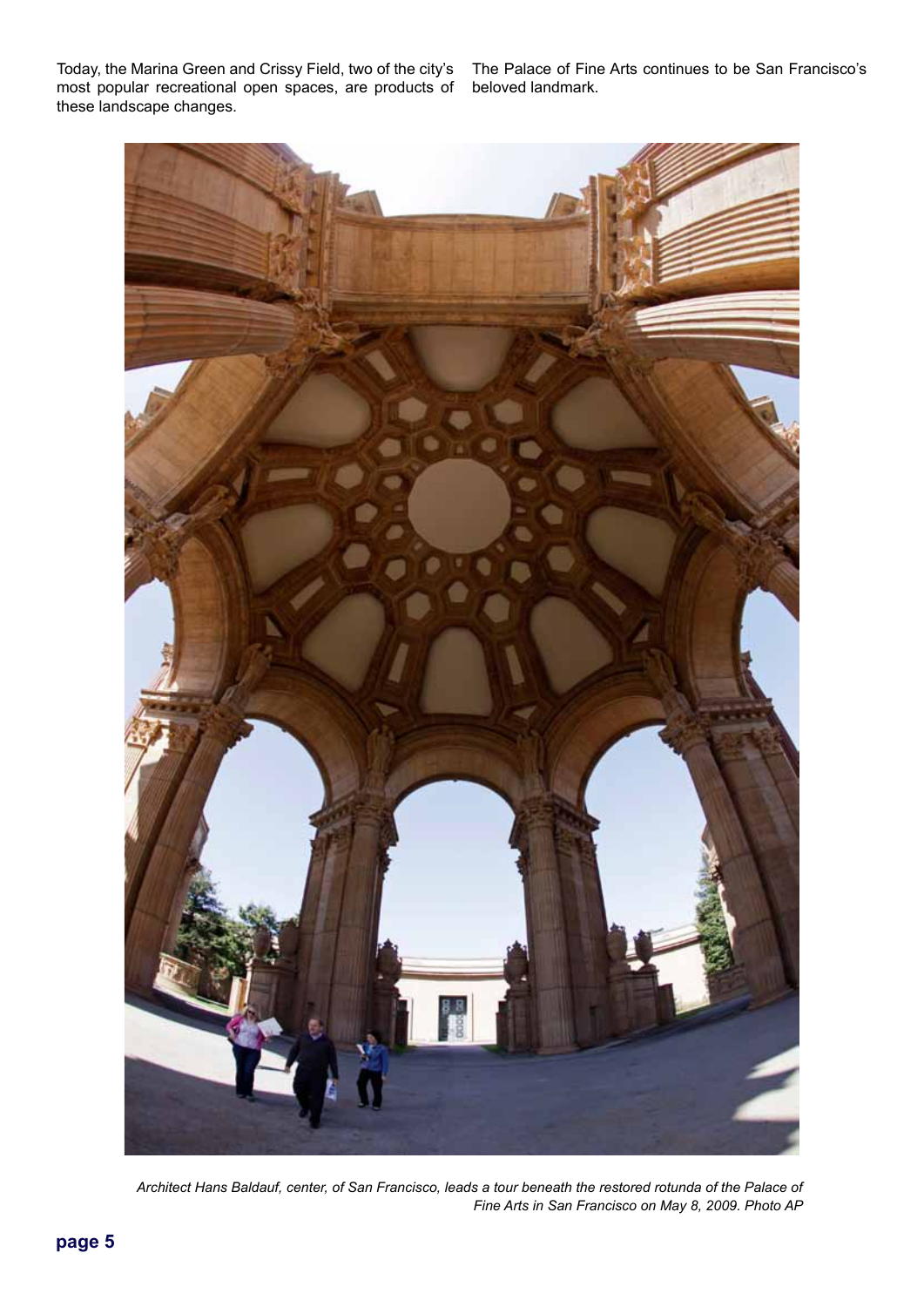

*A group of joggers run past the illuminated Palace of Fine Arts in San Francisco on January 28, 2011. Photo AP*



**page 6** *A flamboyant show of flowers in the green area surrounding the Palace of Fine Arts in San Francisco in June 2019. Photo Bozena Pilat*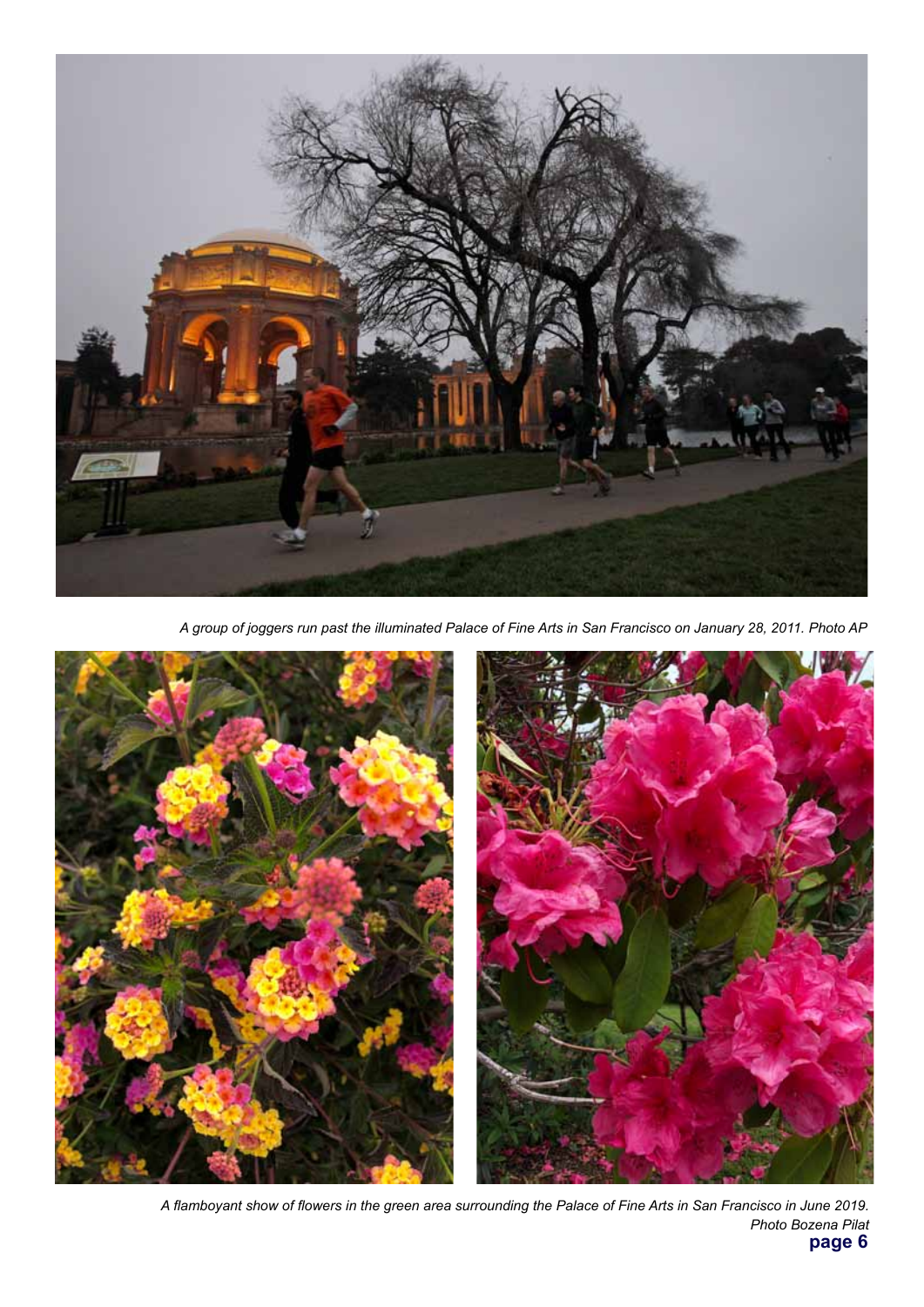## **ACTIVITY PAGE**

#### **Summer 2019 TRIVIA QUESTION**

Who designed the Palace of Fine Arts in San Francisco?

**Send the answer (with your home address) to: KrakowAIRC@state.gov**

**The 3rd, the 7th and 12th sender of the correct answer will be awarded with a book prize.** 

**Deadline October 15, 2019**

**April - May 2019 Answer:** 

Carl Sagan

**The winners are:**

**Piotr from Skarzysko-Kamienna, Pawel from Rymanow and Maciej from Fasty CONGRATULATIONS!!!**

**The prizes will be sent to you by mail.**



**Zoom is online at www.usinfo.pl/zoom/**

**Free subscription KrakowAIRC@state.gov**

**Contact us at KrakowAIRC@state.gov**

**American Information Resource Center Krakow Konsulat Generalny USA ul. Stolarska 9, 31-043 Krakow KrakowAIRC@state.gov**

Exercise 1. Read the text about some architectural styles in America and then complete the sentences below.

The so called **Colonial** style of the mid-17th c. reveals English, Dutch and Spanish influences. The English colonists were fond of building their homes in rows and subscribed to the requirements of the renaissance symmetry. The Dutch characteristic was a gambrel roof, while the Spanish preferred flat roofs and used the locally known adobe in the construction of homes. The 18th and 19th century witnessed three prevalent styles, which have been termed **Early National**, **Romantic**, and **Victorian**. The Early National style includes the **Federalist** style which made frequent use of small windows above the doors, called fanlights, and followed a 16th century Italian architect Andrea Palladio, especially in his classic design of windows. The **Greek Revival** style also falls in the Early National, and, as the name suggests, is reminiscent of Greek classicist architecture with its fondness of columns and temple fronts. The **Romantic** period, popular in the second half of the 19th century consists of **Gothic Revival** style, characterized by pointed arches, finials, and battlements, and the Italianate, with tall windows and very decorative cornices. The **Victorian** style, also popular in the second half of the 19th century, cherished round shapes, gables, and rich, impressive masonry. The turn of the 20th century introduced the **Prairie** type as well as **International**, **Art Moderne** and **Art Deco** styles with their futuristic and geometric designs, and simple and elegant facades. A very interesting period was the years around 1910 - 1945 which brought about the revival of many older historical periods. These Revival styles included: the **Colonial**, **Dutch**, **Tudor**, **Neoclassical**, **Spanish**, **Mission**, **Beaux Arts** and **Italian Renaissance**. The **post-war period** got rid of ornaments and stylistic forms. It valued functionality and ignored history. The **Modern** style, as it was called, was followed by the **Postmodern**, which we witness nowadays. As a reaction to modern, it returns to history, but mixes historical styles in its own combinations. Eclecticism and simplification are characteristics of this style.

1. The Greek Revival and the Federalist styles were characteristic of the .....style.

- 2. Gothic Revival style made use of ....
- 3. Greek classicist architecture was fond of ...
- 4. The Romantic period was popular in ...
- 5. Round shapes, gables and rich masonry were characteristic of the ... style.
- 6. Simple, elegant facades are characteristic of the ... style.

7. The revival styles including: the Colonial, Dutch, Tudor, Neoclassical, Spanish, Mission, Beaux Arts and Italian Renaissance were popular around ... in the United States.

- 8. Characteristic features of the post-war period were ...
- 9. The post-war period is called ...
- 10. The present trend in architecture is to mix ...

**ORDER YOUR FREE SUBSCRIPTION OF** *ZOOM IN ON AMERICA* **KrakowAIRC@state.gov**